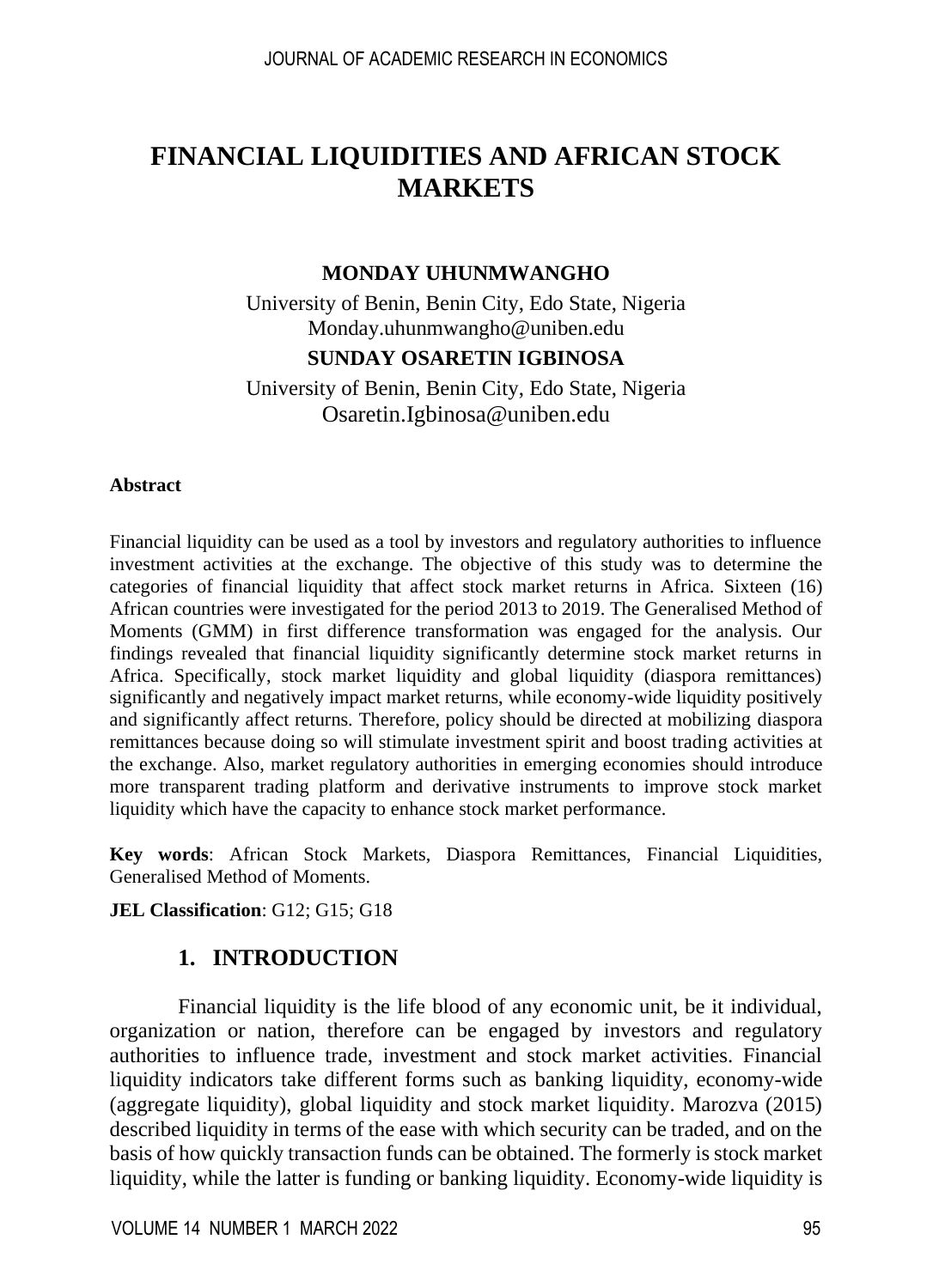the quantity of money in circulation at the national level, whereas, global liquidity is the inflow of funds from foreign nations to domestic economy. Osaze (2011) described liquidity as cashflows required to settle maturing obligations. Stock market liquidity has also been described as the ability of the market to withstand huge volume of transactions and yet no substantial variations may occur in price and cost (Emerging Market Committee Working Group on Regulation of Secondary Markets Report, 2007, December). The effect of liquidity is remarkably strong in emerging markets (Bekaert, Harvey  $& Lundblad, 2007$ ) owing to illiquidity, and low stock market liquidity discourages foreign investors from participating in domestic markets. When weighing the risk associated with committing funds to financial assets at the exchange, one major factor investors consider is the level of liquidity of the asset (Wang  $&$  Chem, 2012). Thus, the level of liquidity of the stock market may have effect on the level of performance at the exchange.

Also, the 2008 to 2010 global financial crises which saw drastic reduction in asset returns is ascribed to worsening liquidity, particularly from the banking institution. A bank is illiquid if it does not have sufficient funds to meet customers' cash withdrawals. The more credit advanced by the bank, the lower its ability to meet customers' immediate demand. To avoid illiquidity, banks are expected to keep a certain percentage of their asset in liquid form (reserve). The ratio of these liquid reserves to the total asset is called the liquidity ratio. This ratio is used by the Central Bank to control credits creation in banking institutions. Therefore, the regulation targeted at boosting banking liquidity constraints funds availability to the private sector for investment and this may have effect on trading activities and returns at the exchange. Lagos and Zhang (2018) demonstrated that monetary policy actions work through liquidity to impact the capital market, while the effect on prices spread to the general economy. Study have showed that increase in credits creation by bank influence stock market performance positively (Soliman & Obi, 2017).

Furthermore, a rise in money supply means more money for consumption, savings, and investment, and these have effects on stock market activities. However, too much money in circulation may lead to rise in general price level, hence this variable is commonly regulated by the government. Amadeo (2018) clarified that economy-wide (aggregate) liquidity is funds accessible for investment including money and credit facilities, which are needed by market traders for transactions.

Additionally, majority of emerging economies including Africa countries depend on foreign funds (global liquidity) for development. International funds come in various forms ranging from foreign direct investment, portfolio investment, borrowings, grants and diaspora personal remittances. It has been documented that the inflows of capital boost stock market activities in domestic markets (Psalida, Kokenyne, Nowak & Sun, 2010). However, little or no attention has been given to diaspora remittances which is a more stable source of funds with little or no cost to the recipients and the receiving countries.

It on the basis of the foregoing, this study seeks to determine the categories of financial liquidity influencing stock markets in Africa, focusing on stock market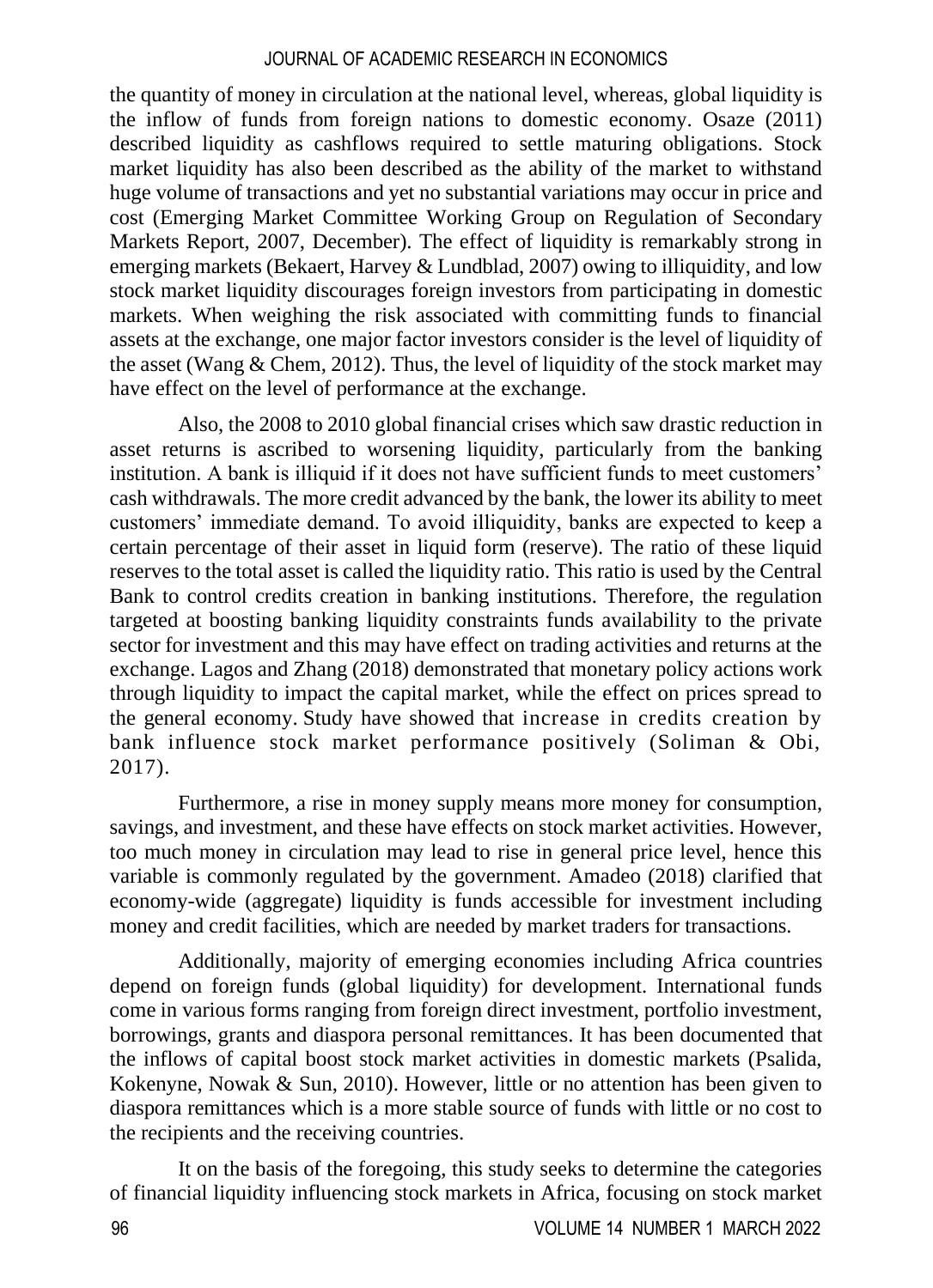liquidity, banking liquidity, economy-wide liquidity and global liquidity (proxy by diaspora remittances).

# **2. LITERATURE REVIEW**

# **2.1 THEORITICAL LITERATURE**

Bachelier (1900) is among the first to arouse interest on the efficiency of the stock market when he demonstrated that expected future commodity prices founded on past and current prices are not different from the current price. Holbrook (1934) empirically supported the notion that price follows a random walk, meaning it is not possible to forecast price effectively in an ideal market. Samuelson (1965) took sides with the unpredictability of the stock price when he submitted that if anyone is certain that price will change in the future, the price would have already done so. However, efficient market hypothesis was pioneered by Fama (1970). He viewed efficient market as one in which price fully reflects available information and is a fair price. Jensen (1978) described an efficient market as one in which a trader cannot make abnormal gains by taking advantage of information set. Meaning, information already made available cannot be exploited to make more than normal profit. In an efficient market, prices adjust speedily to new information and the current price incorporates all available information. On this backdrop, benefiting from price variations through prediction is difficult, if not impossible (Ruhami, Islam & Ahmad, 2018). The implication is that external activities, such as happenings in the macroeconomic environment cannot determine price movement at the exchange. However, Kurihara (2006) confirmed that stock price reacts to several indicators including price in the foreign market, gross domestic product (GDP), exchange rate, the interest rate to mention a few.

Yoshino, Hesary, Hassanzadeh and Prasetyo (2014) showed that monetary policy action pass-through liquidity (money), exchange rate, and general price level to affect the stock market. Bernstein (1987) agreed that liquidity is a threat to market efficiency in that in a liquid market, noise, and unexpected price fluctuations are low, whereas, in an efficient market, the arrival of news causes the price to change at great speed. Indeed, liquid market is attractive to investors, as such the more the liquidity, the better the returns (Abdullahi  $\&$  Fakunmoju, 2019). Where banking liquidity is highly regulated, the ability of banks to provide funding liquidity is restricted, therefore trading on financial assets may be hindered and vice versa. Huo and Rios-Rull (2016) reported that borrowing constraints depress domestic prices.

## **2.2 EMPIRICAL LITERATURE**

Rahman and Mustafa (2017) analysed the impact of stock market liquidity on stock market in developed and developing economies, applying vector error correction model on panel data for the period 1988 to 2014. Stock market liquidity was proxy by turnover ratio and ratio of value traded to GDP (liquidity measures). The outcome of the study reveals that the effect of stock market liquidity on returns is stronger in developed markets than developing ones. Abdullahi and Fakunmoju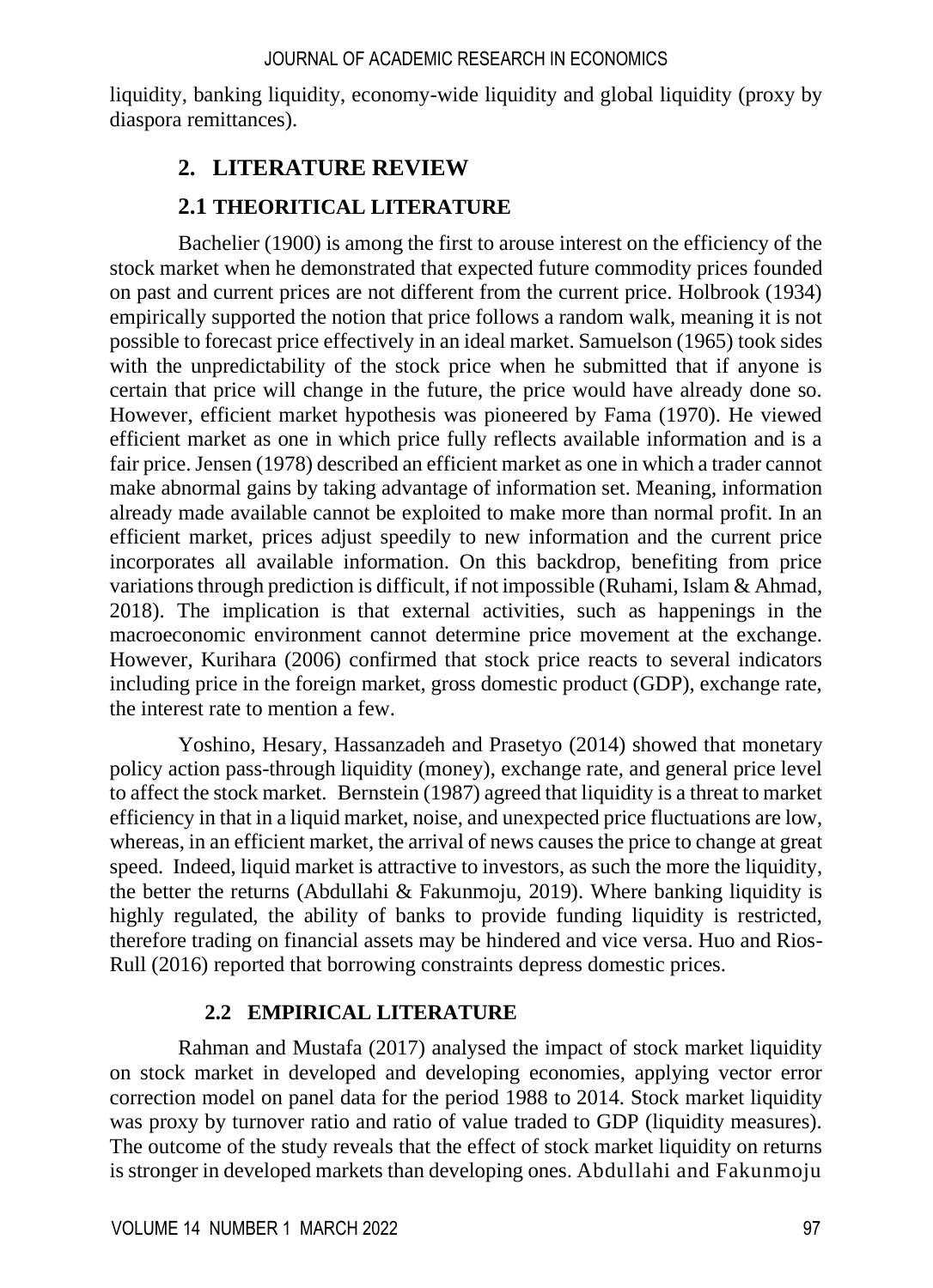(2019) studied the connection between macroeconomic indicator (surrogate by stock market liquidity) and stock market return in Nigeria covering 1998 to 2018. The study which utilised autoregressive distributive lag (ARDL) bound test, reveals that market liquidity positively and significantly drives stock market index both in the long-run and short-run. Miralles-Quiros, M.D., Miralles-Quiros, J.L., and Oliveira (2017) examine the role of liquidity in pricing of financial asset in Portugal from 1988 till 2013, in CAPM framework. The result reveals that individual illiquidity negatively and significantly determine stock price, while market source of illiquidity do not.

Onoh (2016) employed daily data from January 2001 to December 2015 to inspect the association between stock market liquidity and returns in Nigeria. Multiple regression was activated, and the result demonstrates that liquidity significantly impact stock returns. Turnover ratio is positively connected to returns, while value traded ratio is negatively related. Akram (2014) surrogate liquidity using bid-ask spread and examine its effect on stock returns in Pakistan from 2005 to 2012. The study which engaged two stage regression showed that liquidity negatively drive returns. Leivik, Fiskerstrand and Fjellvikas (2017) inspected the reaction of stock market returns to market liquidity in Norway for the period 1983 through 2015. The study could not provide evidence that significant connection exists between liquidity and stock return. Rehman and Mangla (2018) analysed the link between market liquidity and returns for the period 2003 to 2018, using Pakistan daily data. Regression technique was applied, and the result indicates that liquidity (surrogate by bid-ask-spread) negatively influences market return.

Jun, Marathe & Shawky, (2003) examine the impact of liquidity on stock return in a cross section of emerging markets, covering 1992M01 till 1999M12. The result indicates that market-wide liquidity positively relates to stock returns. Dey (2005) examined the impact of liquidity on index returns in Federation of International Stock Exchanges member states, applying two-stage generalized least squares on monthly data from 1995 to 2001. The result shows that liquidity positively and significantly drive returns in emerging markets. Lam, Tam and Dong (2019) examine the place of liquidity in asset returns in China from July 1997 to June 2014, utilising regression tool. The result indicates that liquidity is a major variable influencing asset returns. Heidapoor, Rouhi and Mashael (2012) inspect whether stock price changes are reactions to stock market liquidity in Tehran stock market. Correlation technique was applied on time series data ranging from July to September 2010. The result shows that market liquidity is significantly correlated with changes in both daily returns and monthly returns.

Chung, Ariff and Shamsher (2017) assessed the connection between bank liquidity and stock markets in Asian Countries covering 2001Q4 to 2012Q2, using correlation and structural models. It was discovered that banking liquidity positively boost stock market returns. Chung and Ariff (2016) applied Granger Causality and dynamic regression on quarterly data to assess the effect of bank liquidity on stock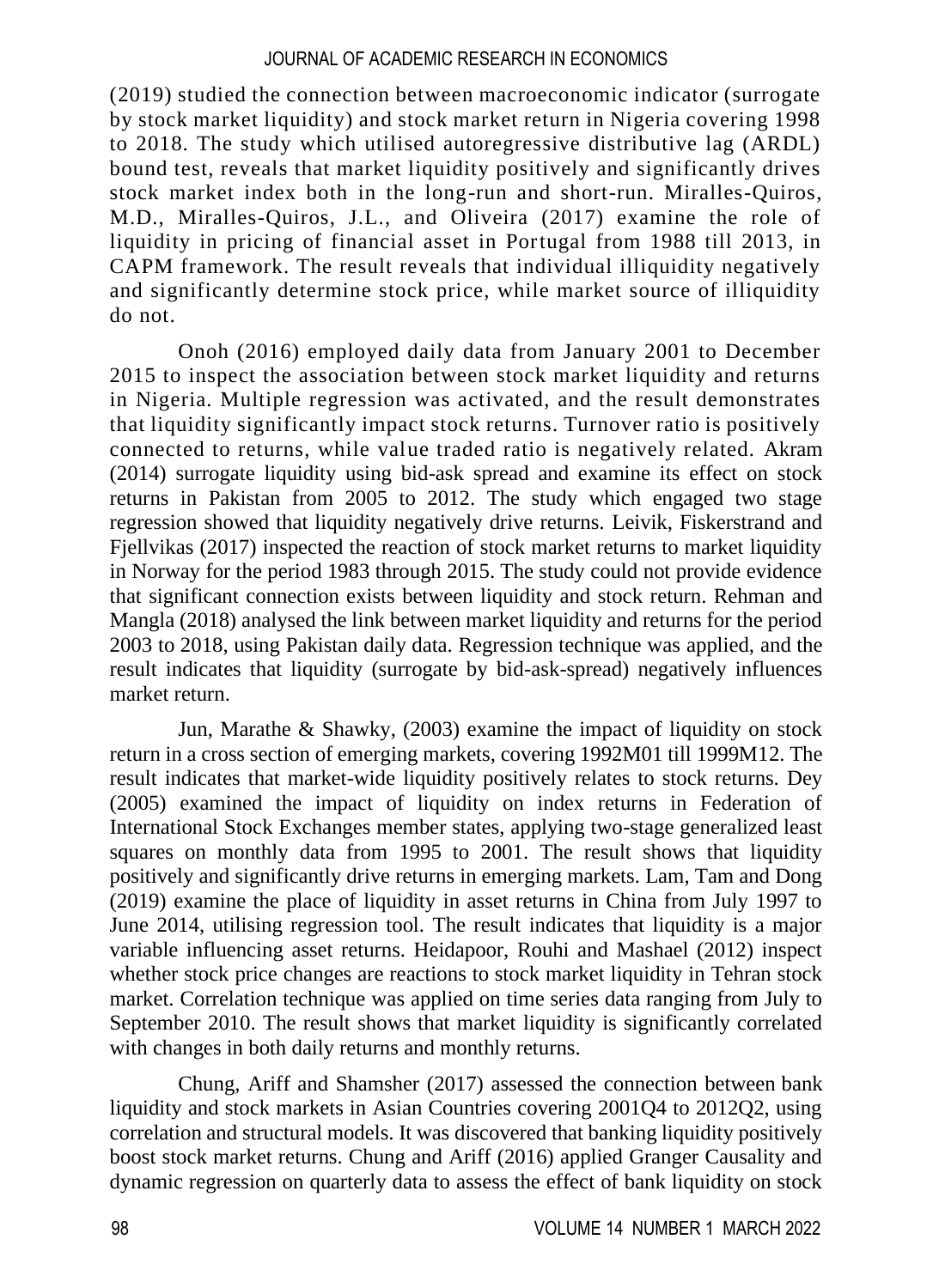market for the period 1960Q1 to 2013Q4. The result reveals that banking liquidity banking liquidity Granger caused stock return and positively account for variation in returns. Osakwe and Chukwunulu (2019) investigate the impact of monetary policy on Nigerian stock market using OLS covering 1986 to 2015. Monetary policy was surrogate by money supply, interest rate among other indicators. The result shows that money supply significantly and positively drive stock market index. Martin (2013) reported that money supply significantly caused stock market movement in U.S, when Granger causality tool was utilised for the period 1967 to 2011. Picha (2017) applied VECM on quarterly data for the period 1952 to 2015 to assess the influence of money supply on stock market in US. It was reported that money supply impact stock market proxy by Standard and pool 500 index. Altiqi and Fazel (2008) investigated the hypothesis that money supply impact stock market positively. The study applies cointegration and causality test on monthly data (1965 to 2005) for the investigation. The result could not provide backing for causal positive association flowing from money supply to stock market.

Osisanwo and Atanda (2012) desire to know the factors that drives stock market movement in Nigeria using time series data from 1984 to 2010, utilising ordinary least squares. It was indicated that money supply drive stock market returns. Molefhi (2019) looked at the influence of macroeconomic indicators on stock market in Botswana, applying autoregressive distributive lag technique on quarterly data covering 2006 to 2017. The result discloses that money supply positively influences returns in the short-run. Jones and Uri (1987) evaluated the connection between rise in money supply and U.S stock market for the period 1974M5 to 1983M12. The Granger test result validates that market mirror both the present and previous value of money supply. Nwaogwugwu (2018) utilised ARDL and time series data covering 1970 to 2016 to assess the link between monetary variables and stock market in Nigeria. The outcome reveals that money supply significantly accounted for stock market behaviour both in the short and long-run. John (2018) investigated whether Nigerian stock market react to macroeconomic indicators like money supply. Simple least squares regression was applied on annual data covering 1981 to 2016. The analysis demonstrates the stock market respond to money supply positively and significantly.

Kim and Yang (2008) exposed that capital inflows into East Asian countries from abroad boost stock prices, when Panel vector autoregression and quarterly data spanning 1999Q1 to 2006Q1 were utilised. Loncan and Caldeira (2015) evaluate the impact of foreign portfolio capital flows on Brazilian stock exchange, using both aggregate and firm specific data from 2000M1 to 2013M12, using regression in Arbitrage Pricing Theory (APT) framework. The result indicates that foreign flow of funds positively and significantly determines stock returns both at the aggregate level and micro level. Njoroge (2015) studied the impact of diaspora remittances on stock market performance in Kenya, using monthly data covering 2008 to 2015. Correlation and regression techniques were utilized, and the result showed that diaspora remittances determined the stock market positively and significantly. Osaro, Simiyu and Omagwa (2020) examined the impact of diaspora remittances on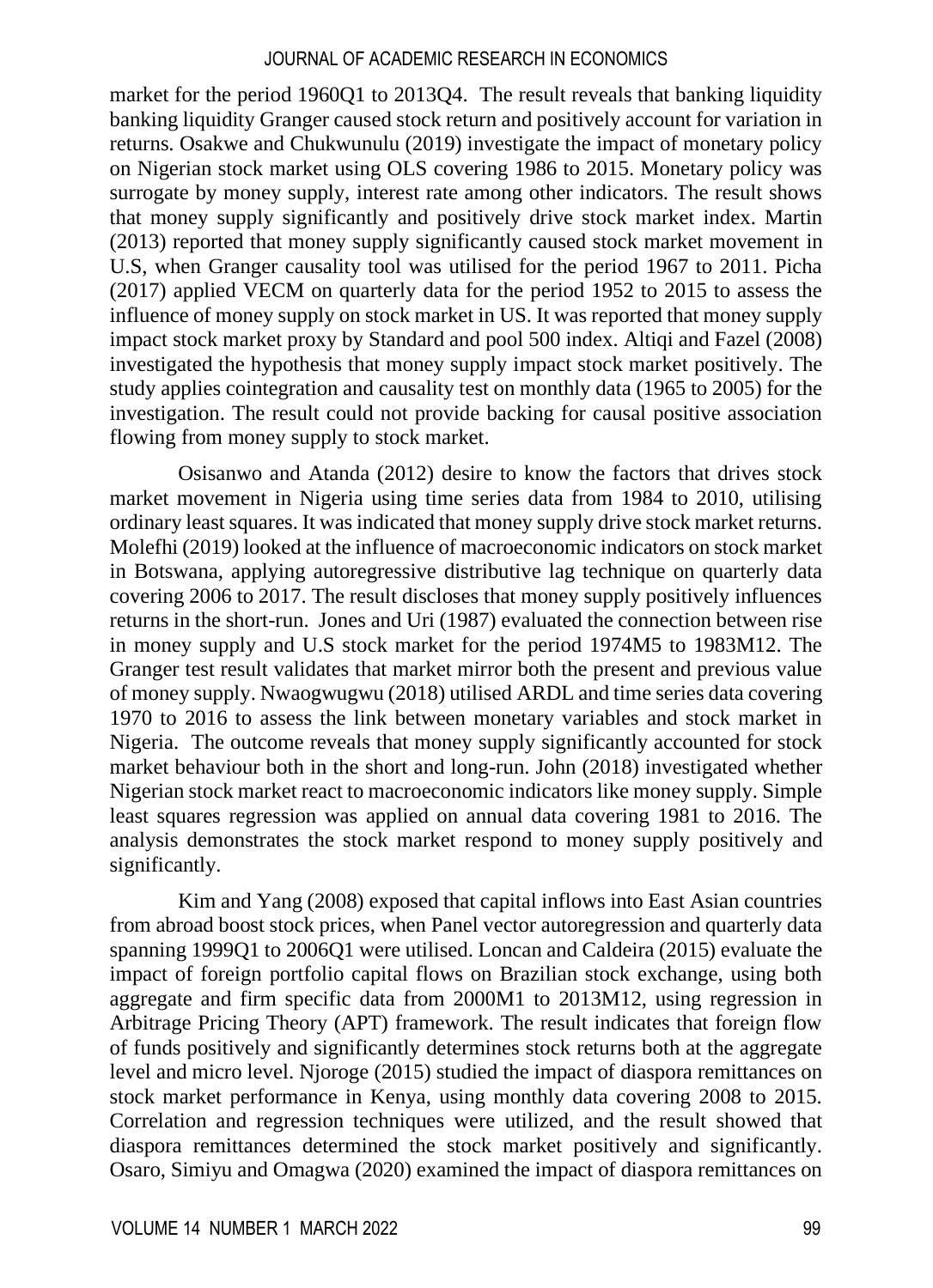stock market development in Kenya from 2008 to 2018, using correlation and ADL technique. It was discovered that diaspora remittances have a positive and significant influence on stock market development.

## **2.3. CONTROL VARIABLE**

Investors aiming at higher-than-normal returns are expected to give serious consideration to the instability in macroeconomic variables because macroeconomic fundamentals as well as government actions affect stock market outcomes and activities (Barakat, Elgazzar & Hanafy, 2016). Kurihara (2006) confirmed that stock price reacts to several indicators including gross domestic product (GDP), exchange rate to mention a few. Zhang (2006) hypothesised that heightened information uncertainty associated with favourable news would result in higher expected returns, whereas, uncertainty arising from bad news produce lower expected returns. It is on this backdrop; this study incorporates macroeconomic instability index (MII) in its model to account for the effect of the distortion arising from fluctuations in macroeconomic variables.

## **3. METHODOLOGY**

This study investigates the effect of financial liquidity on stock market returns covering 16 member countries of African Securities Exchanges Association. Data utilized was sourced from African Securities Exchange Association (ASEA), Bank for International Settlements and World Bank Development Indicator databases for the period 2013 to 2019. The data set were subjected to panel unit root tests to ascertain the level of stationarity. The effect of financial liquidity on stock market returns was determined using the Generalised Method of Moments (GMM) in the first difference transformation and dynamic panel model.

## **3.1 MODEL SPECIFICATION**

To detect the link between financial liquidity and stock market returns, the following model was implemented:

= f(TOR, BLR,DPR, EL, MII) …………………………………….………(1)

The econometric form of the model is stated as:

 $MKr_{it} = \gamma M Kr_{it,1} + b_1 TOR_{it} + b_2 BLR_{it} + b_3 DPR_{it} + b_4 EL_{it} + b_5 MII_{it} +$ ...……………………………………………………………….…….………(2)

Where:

 $M Kr_{it}$  = return to market<sub>i</sub> at time t,

 $TOR_{it}$  = stock market liquidity for marketi at time t,

 $BLR_{it}$  banking liquidity in countryi at time t (surrogate by ratio of bank liquid reserve to total asset),

 $DPR_{it}$  = inflows of funds into countryi at time t (proxy by the ratio of diaspora personal remittances to GDP).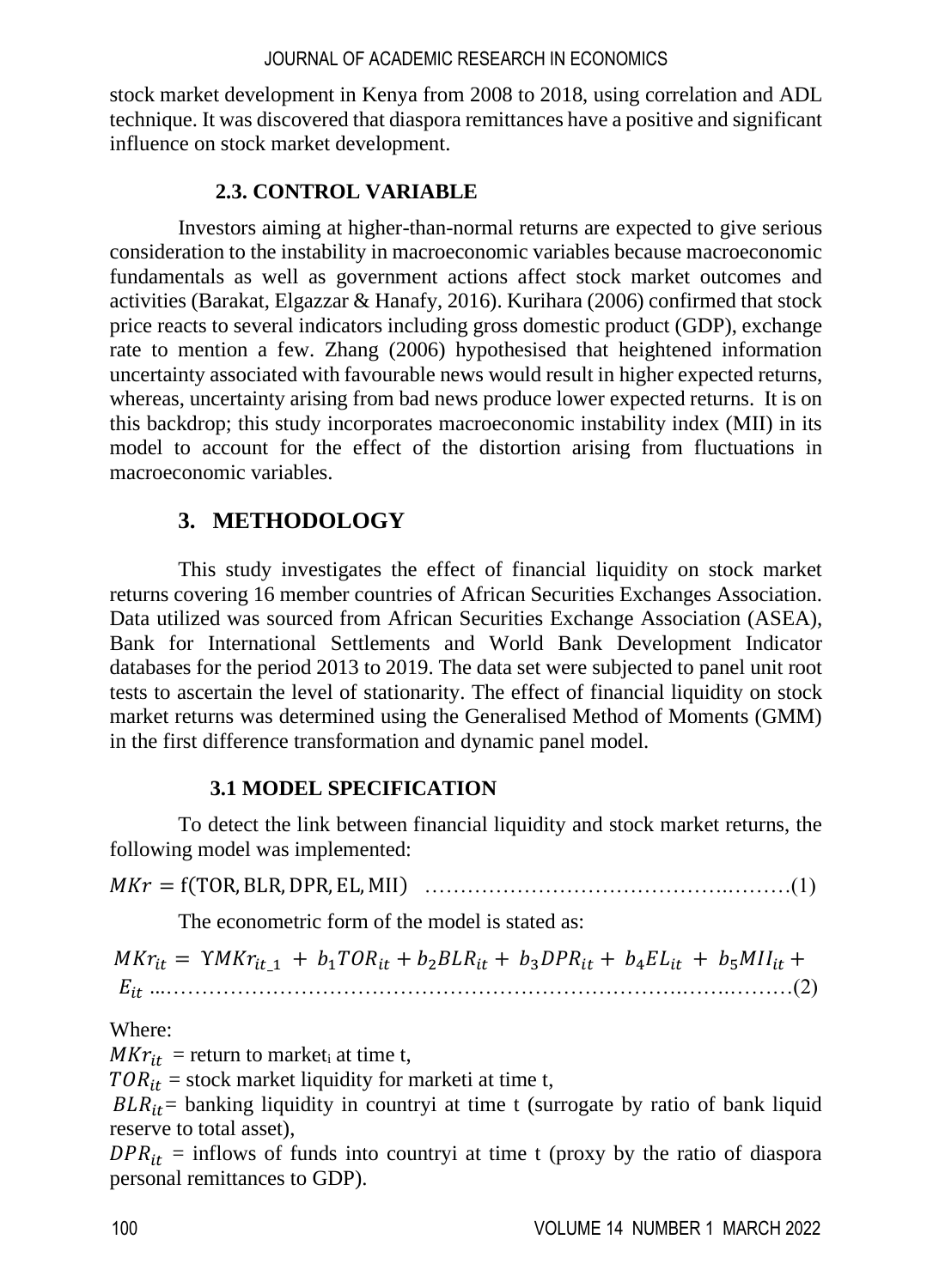$EL_{it}$  = economy-wide liquidity in countryi at time t (surrogate by growth in money supply),

 $MII_{it}$  = macroeconomic instability in countryi at time t (proxy by macroeconomic instability index and used as control variable in this study),

 $\Upsilon$  = the speed of adjustment of the market back to equilibrium,

 $t_{-1}$  = Lagged value of the variable, and

 $E_{it}$  = error term

 $b_1 - b_5 =$  parameters to be estimated.

Market size (MKS) of countryi at time t proxy by number of listed stocks was introduced as instrumental variable, hence not included as explanatory variable in the model.

Stock market liquidity (TOR) was estimated as value traded divided by market capitalization.

Stock market returns (MKr) was measured as natural logarithm of current market index minus the lag of market index multiplied by 100 in line with Atoi (2014) thus:

=()-In() 100 ………………………..………………….(3)

Macroeconomic instability proxy by macroeconomic instability index (MII) and used as control variable in this study was adapted from Haghighi, Sameti and Isfahani (2012) with modification as follows:

=[ <sup>1</sup> Wx ( Xt −Xmin Xmax− Xmin)+ <sup>1</sup> Wy ( Yt −Ymin Ymax− Ymin)+ <sup>1</sup> Wk( Kt −Kmin Kmax− Kmin)]/ ………………...(4)

Where:

 $MII$  = macroeconomic instability index (a composite index which measure the risk associated with macroeconomic variables. The index was calculated using the combined index of exchange rate, inflation and economic growth); X, Y, K are the current value of exchange rate, inflation, and economic growth respectively;  $N=$  the number of indicators; Max and Min are the Maximum and Minimum values of the respective indicators. Wx, Wy, Wk are the weight of the respective indicators proxy in this study by standard deviation. Standard deviation, maximum, minimum values were extracted from descriptive statistic of the individual variable.

## **3.2. UNIT ROOT TESTS**

It is usually believed that if time series data is not stationary, the regression outcome obtained from such data set may not be consistent. To this end, we subject the data to the Levin, Lin and Chu (2002); the Im, Pesaran and Shin (2003); and the Fisher-type unit root tests to test the null hypothesis that the data set has unit root. The outcome of the tests on variables at levels presented in table 1 shows that DPR and BLR failed the unit root tests at probability value (P.value) of 0.05. So, the procedures were repeated on the variables, this time at their first difference, and all of them became stationary at P. value of 0.05 as shown in Table 2.

*Table 2: Panel Unit Root Tests on Variables at Levels*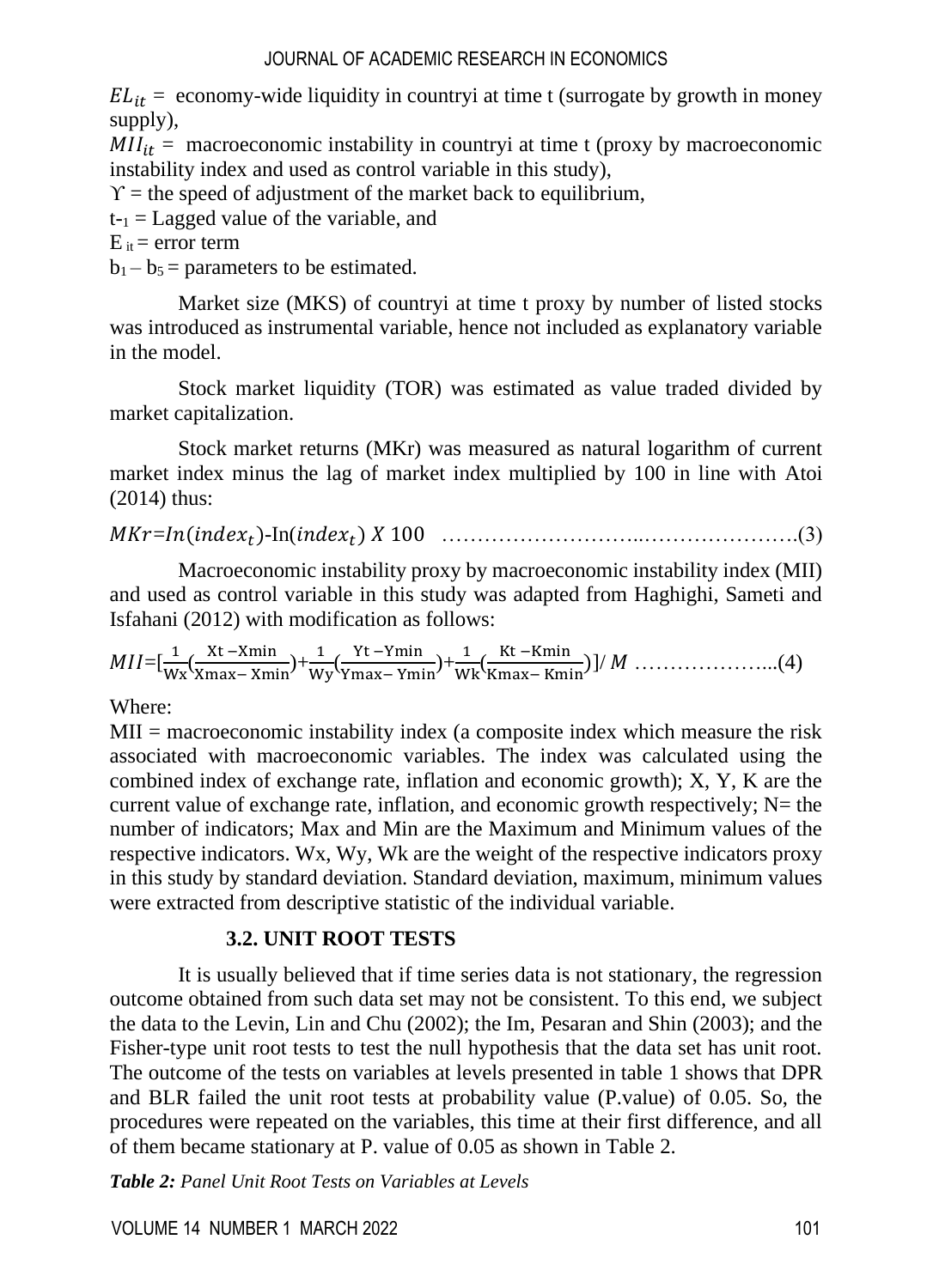| Variable   | Levin, $\ln \&$ | Prob.  | Im.        | Prob.  | $ADF-$           | Prob.  | PP-Fisher        | Prob.  |
|------------|-----------------|--------|------------|--------|------------------|--------|------------------|--------|
|            | Chu St.         |        | Pesaran    |        | Fisher           |        | Chi <sup>2</sup> |        |
|            |                 |        | and Shin   |        | Chi <sup>2</sup> |        | <b>Statistic</b> |        |
|            |                 |        | W.St       |        | Statistic        |        |                  |        |
| <b>MKR</b> | $-113.530*$     | 0.0000 | ۰          | 0.0000 | 168.797*         | 0.0000 | 235.191*         | 0.0000 |
|            |                 |        | 29.3809*   |        |                  |        |                  |        |
| MII        | $-6.1256*$      | 0.0000 | $-1.8136*$ | 0.0349 | 51.2843*         | 0.017  | 57.6584*         | 0.0167 |
| <b>TOR</b> | $-4.7973*$      | 0.0000 | $-1.5302*$ | 0.0430 | 51.3831*         | 0.0163 | 65.2508*         | 0.0005 |
| <b>DPR</b> | $-6.6858*$      | 0.0000 | $-0.1962$  | 0.4222 | 33.5330          | 0.3929 | 40.9033          | 0.1345 |
| <b>BLR</b> | $-0.8348$       | 0.2019 | 0.7267     | 0.7663 | 26.5939          | 0.7368 | 35.7073          | 0.2983 |
| EL         | $-9.0731*$      | 0.0000 | $-2.5021*$ | 0.0062 | 61.5735*         | 0.0013 | 81.5215*         | 0.0000 |
| <b>MKS</b> | $-9.9762*$      | 0.0000 | $-2.3194*$ | 0.0102 | 57,6292*         | 0.0018 | 90.4403*         | 0.0000 |

JOURNAL OF ACADEMIC RESEARCH IN ECONOMICS

*Source: Author's compilation with the aid of E-view 9.0*

Table 2 reveals that all the variables are stable at first difference, meaning they are integrated of order one 1(1). With this outcome, we conclude that there is no unit root in the data set utilised in this study, therefore the regression outcome with the variables will be reliable. However, the variables were handled at their respective level of stationarity.

*Table 2: Panel Unit Root Tests on Variables at First Difference*

| Variable   | Levin, $\ln \&$ | Prob.  | Im,        | Prob.  | $ADF-$           | Prob.  | PP-Fisher        | Prob.  |
|------------|-----------------|--------|------------|--------|------------------|--------|------------------|--------|
|            | Chu St.         |        | Pesaran    |        | Fisher           |        | Chi <sup>2</sup> |        |
|            |                 |        | and Shin   |        | Chi <sup>2</sup> |        | <b>Statistic</b> |        |
|            |                 |        | W.St       |        | <b>Statistic</b> |        |                  |        |
| <b>MKR</b> | $-79.4923*$     | 0.0000 |            | 0.0000 | 125.429*         | 0.0000 | 176.036*         | 0.0000 |
|            |                 |        | 18.5148*   |        |                  |        |                  |        |
| МII        | $-10.1497*$     | 0.0000 | $-2.5234*$ | 0.0058 | 59.3301*         | 0.0023 | 85.7413*         | 0.0000 |
| <b>TOR</b> | $-13.3606*$     | 0.0000 | $-4.1652*$ | 0.0000 | 84.5969*         | 0.0000 | 124.689*         | 0.0000 |
| <b>DPR</b> | $-11.4305*$     | 0.0000 | $-2.5508*$ | 0.0054 | 58.8528*         | 0.0026 | 77.4127*         | 0.0000 |
| <b>BLR</b> | $-7.7022*$      | 0.0000 | $-1.7022*$ | 0.0444 | 49.5906*         | 0.0244 | 65.8976*         | 0.0244 |
| EL         | $-12.9284*$     | 0.0000 | $-4.2681*$ | 0.0000 | 81.0015*         | 0.0000 | $112.121*$       | 0.0000 |
| <b>MKS</b> | $-7.0419*$      | 0.0000 | $-1.6788*$ | 0.0466 | 42.2737*         | 0.0230 | 57.0714*         | 0.0004 |

*Source: Author's compilation with the aid of E-view 9.0*

## **3.3 REGRESSION RESULTS AND DISCUSSION**

The results of the Generalised Method of Moments (GMM) in First Difference Transformation estimates for the effect of financial liquidity on stock market returns in Africa are presented in table 3 below. The goodness of fit of the model captured by Sarjan T. test in table 3 validates the absence of over or under restriction in the estimation technique used because the J. statistic value of 10.7725 is not significant at 5 percent and is within the range 0.25 and 0.90 looking at the probability value. This suggests that the model is appropriately specified. Also, the Arrelano and Bond (1991) autocorrelation test were applied on the regression output to check if there is no serial correlation in the regression results. The outcome of the test in table 4 indicates the absence of autocorrelation in the results because the M. statistic of  $AR(1)$  and  $AR(2)$  are not significant at 5% level. The implication of this result is that all the instrumental variables used are exogenously related to their respective error terms, therefore the result of the regression is consistent.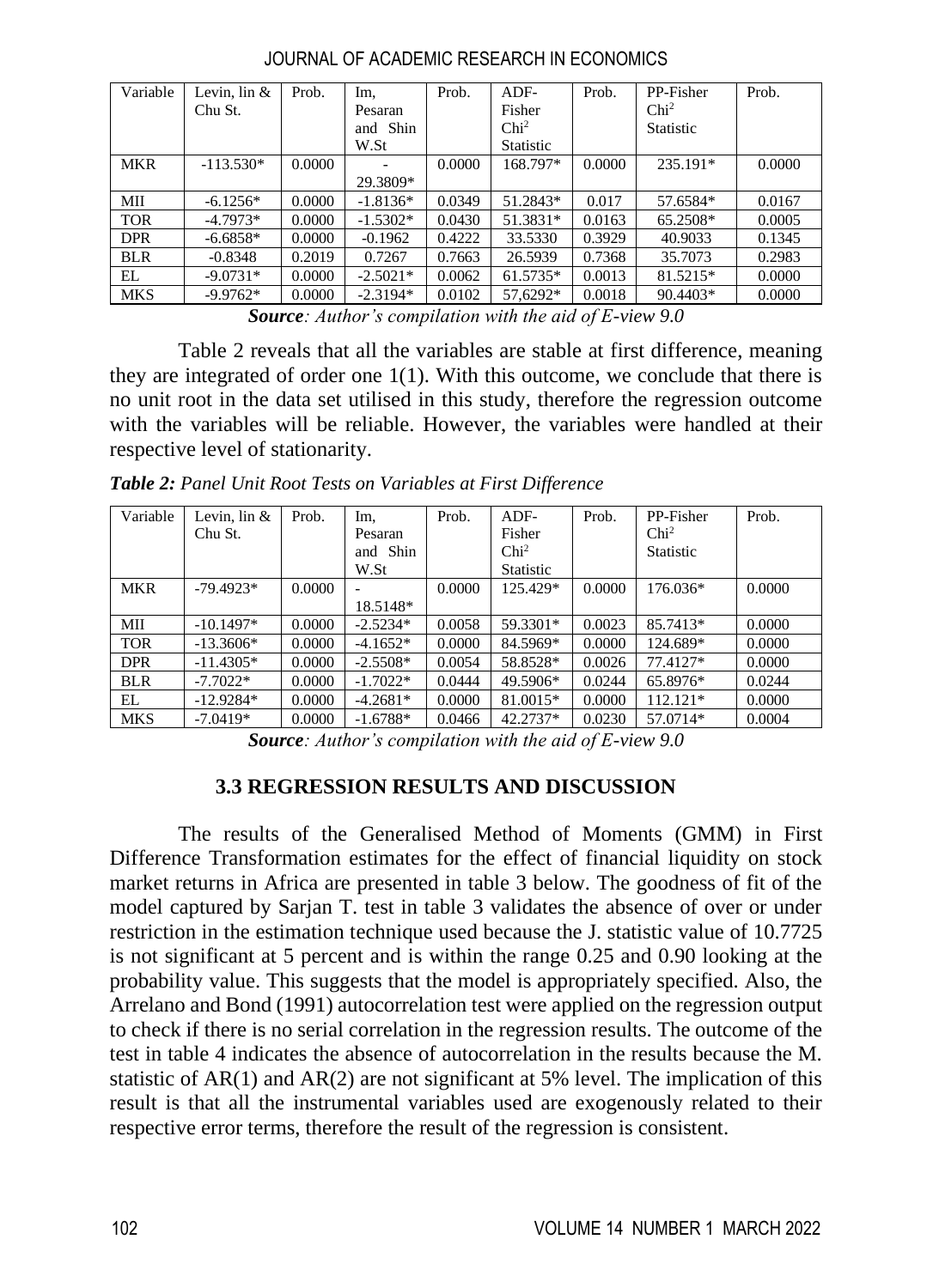Based on the impressive outcome of the diagnostics tests and the fact that all the necessary conditions for a valid and reliable model are satisfied, we went ahead to interpret the regression results as displayed in table 3 below

| Variables                          | Coefficient | T.Statistic  | Probability |  |  |  |
|------------------------------------|-------------|--------------|-------------|--|--|--|
| $MKR(-1)$                          | $-0.0047$   | $-3.3313*$   | 0.0014      |  |  |  |
| <b>TOR</b>                         | $-100.8420$ | $-193.0723*$ | 0.0000      |  |  |  |
| <b>DDPR</b>                        | $-1.8206$   | $-4.6283*$   | 0.0000      |  |  |  |
| <b>DBLR</b>                        | 0.0655      | 0.9814       | 0.3303      |  |  |  |
| EL                                 | 0.0823      | 4.7955*      | 0.0000      |  |  |  |
| МII                                | 100.4801    | 348.9058*    | 0.0000      |  |  |  |
| <b>J.Statistic: 10.7725</b>        |             |              |             |  |  |  |
| Probability of J.Statistic: 0.3755 |             |              |             |  |  |  |
| Ranking of Instrument: 16          |             |              |             |  |  |  |
| *: Significance at 1% level        |             |              |             |  |  |  |

*Table 3: Regression Results (MKR as Dependent Variable)*

*Source: Author's compilation with the aid of E-view 9.0*

The results in table 3 discloses that the speed of adjustment of the African Stock Markets to equilibrium which stood at a value of 0.0047 in absolute term is very low. This suggests that the markets are less efficient informationally. The negative sign of the adjustment speed in this result is an indication of how fast the indicators engaged are incorporated in the model. However, the significance of (MKR-1) implies that the markets respond to its past performance, an indication that previous market behaviour can be used to predict current returns. This again is an attestation that African markets are not weak-form efficient. The result agrees with Hellwig (1980) that stock prices do not absorb information in its entirety, because investors utilised not only micro news but also signals emanating from macroeconomic space in making investment decisions; and Berstein (1987) that in an efficient market, the arrive of news causes the stock price to change at great speed, but disagrees with Uyaebo, et al (2015) that returns in developing markets respond faster to market surprises.

Table 3 further reveals that stock market liquidity (TOR) is a major factor that drives stock market returns in Africa due to the significance of this indicator at 0.01% level. Indeed, a liquid market is attractive to foreign and domestic investors because it facilitates trading on financial asset at the exchange. The negative impact of TOR on stock market returns in Africa may not be unrelated to the low level of liquidity of some of the markets coupled with the high level of risk inherent in such markets, which tends to discourage investors, especially foreign investors. Indeed, the cost of raising capital in a less liquid market is high because of the huge transaction cost (Butler, Grullon & Weston, 2005), and this account for the small size of some of the African Stock Markets and the relatively small volume of transactions, hence the negative effect of stock market liquidity on returns. This result is in line with Akram (2014) who validated that stock market liquidity negatively affects market returns; and Omri, et al (2010) that liquidity is inversely linked to stock returns; but different from that of Abdullahi and Fakunmoju (2019)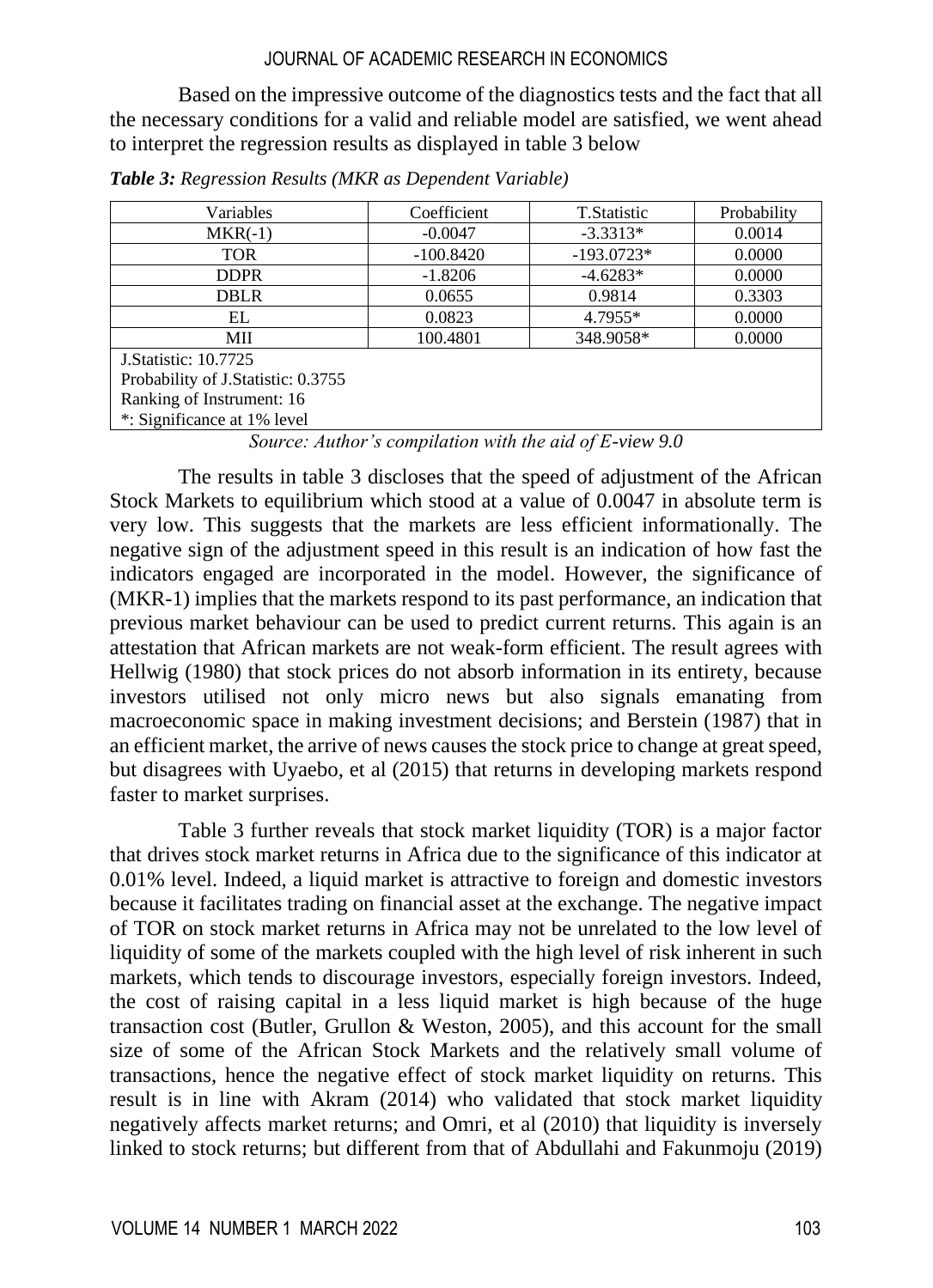who documented that stock market liquidity is positively and significantly related to the stock market returns.

Furthermore, our result indicates that global liquidity (financial liquidity variable in this study) proxy by diaspora personal remittances as a percentage of GDP (DDPR) is vital to African Stock Market performance because of the significant effect of the indicator on returns. The implication of this result is that, diaspora remittances can be taken advantage of by the African government to stimulate the growth of the stock market. The negative impact of this indicator on returns is occasioned by the fact that a reasonable proportion of these funds have not been invested in financial securities in Africa. Indeed, because of the high level of poverty and unemployment in the continent, personal remittances are committed to consumption and building of family residential houses rather than investment on financial assets. Therefore, the recipients of these funds at home and the migrant workers abroad should be motivated to channel these funds to the capital market, because committing remittances to financial assets at the exchange would boost trading activities and enhance stock market returns. This finding is different from that of Njoroge (2015) that diaspora remittances positively and significantly determine stock market performance; and Osaro, et al (2020) that diaspora remittances have a positive and significant influence on stock market development.

Banking sector liquidity (another financial liquidity variable in this study) surrogate by the ratio of bank liquid reserves to total assets in this study is positively signed, implying that the more liquid the banks the better the market performance. This result agrees with Odhiamb (2010) that the banking liquidity ratio positively accounted for stock market returns; and Chung and Ariff (2016) who reported that banking liquidity influenced stock market returns. The not significance of banking liquidity in this study suggests that this regulatory instrument has not been adequately utilised to influence stock market activities in Africa. Also, economywide liquidity (EL) proxy in this study by growth in broad money supply has a positive effect on stock market returns. The coefficient of EL which is significant at 0.01 judging with the P.value, suggests that an increase in money supply has the capacity to boost stock market returns. This is a pointer to the fact that enhancing money supply will stimulate consumption, savings, investment, and ultimately trading activities at the stock market. This result aligns with previous findings that money supply significantly and positively drives stock market returns (Osakwe & Chukwunulu, 2019; Molefhi, 2019).

Overall, the results show that financial liquidity indicators are significant determinants of stock market performance, therefore can be relied on as regulatory instruments to influence stock market activities.

| Order of Test | M.Statistic  | Probability |
|---------------|--------------|-------------|
| AR(1          | 2127<br>$-1$ | 7527        |
| AR(2)         | -0.0549      | 0.9562      |

*Table 4: Arellano-Bond Test for Autocorrelation*

*Source: Author's computation (2021) with the aid of E-view 9.0*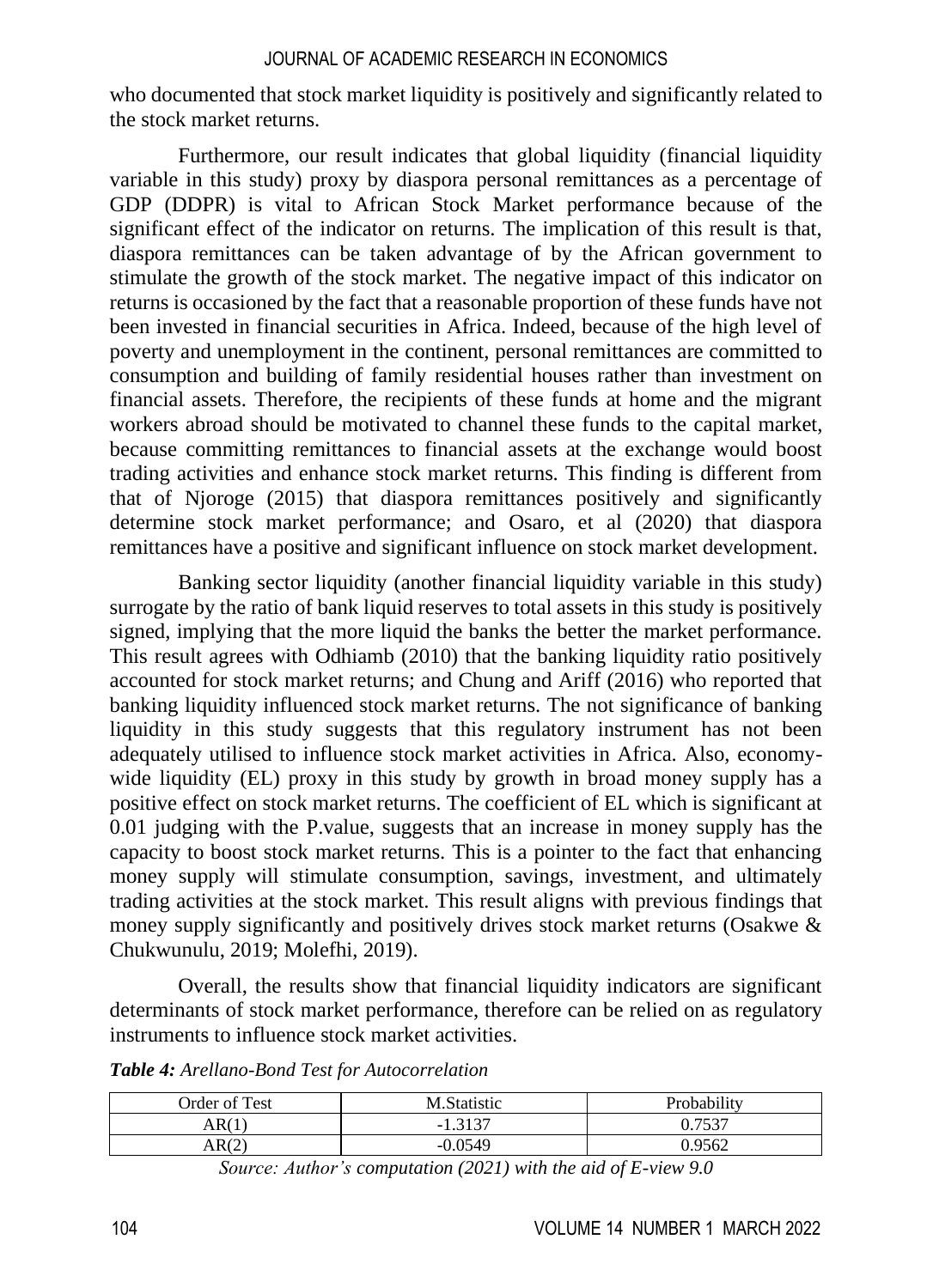## **4. CONCLUSION**

Financial liquidity occupied an important aspect in national development and can be used as tool by investors and regulatory authorities to influence trade, investment and stock market activities. However, certain categories of financial liquidity especially bank liquidity and global liquidity (inflows) from foreign nations may constitute risk because of their unstable nature. Therefore, developing economies should focus attention on attracting diaspora remittances which is a more stable source of fund for national development. This informs our decision in this study to examine the particular financial liquidity that impact stock market returns in Africa, focusing on stock market liquidity, banking liquidity, economy-wide liquidity and global liquidity. Our findings revealed that financial liquidity significantly determine stock market returns. Specifically, stock market liquidity and global liquidity (diaspora remittances) significantly influence market returns. Therefore, policy should be directed at mobilizing diaspora remittances because doing so will stimulate investment spirit and boost trading activities at the exchange. Also, market regulatory authorities in emerging economies should introduce more transparent trading platform and derivative instruments to improve stock market liquidity which have the capacity to enhance stock market performance.

## **REFERENCES**

- Abdullahi, I. B., & Fakunmoju, S.K. (2019). Market Liquidity and Stock Return in the Nigerian Stock Exchange. *Binus Business Review, 10(2), 87-94.*
- Akram, N. (2014). The Effect of Liquidity on Stock Returns: Evidence from Pakistan. *IOSR Journal of Business and Management* (IOSR-JBM), 16(2), 66- 69.
- Altiqi, S., & Fazel, S. (2008). Can Money Supply Predict Stock Prices? *Journal for Economic Educators*, 8(2), 54-59.
- Amadeo, K. (2018). Monetary Policy Tools and How They Work (retrieved on 17th March 2020 from [www.thebalance.com/kimberly-amdeo\)](http://www.thebalance.com/kimberly-amdeo).
- Arellano, M., & Bond, S. (1991). Some Tests of Specification for Panel Data. *Review of Economic Studies*, 58(9), 277-297.
- Atoi, V.N. (2014). Testing Volatility in the Nigeria Stock Market using GARCH Model. *CBN Journal of Applied Statistics*, 5(2), 65-73.
- Bachellier, L. (1900). Theorie De La Speculation Paris: Gauthier-Villars reprinted in English (Bones Trans) in Cootner P.H. Edited (1964) the *Random Character of Stock Market Prices*: M.I.T. Press.
- Barakat, M.R., Elgazzar, S.H., & Hanafy, K. M. (2016). Impact of Macroeconomic Variables on Stock Markets: Evidence from Emerging Markets. *International Journal of Economics and Finance*, 8(1), 195-207.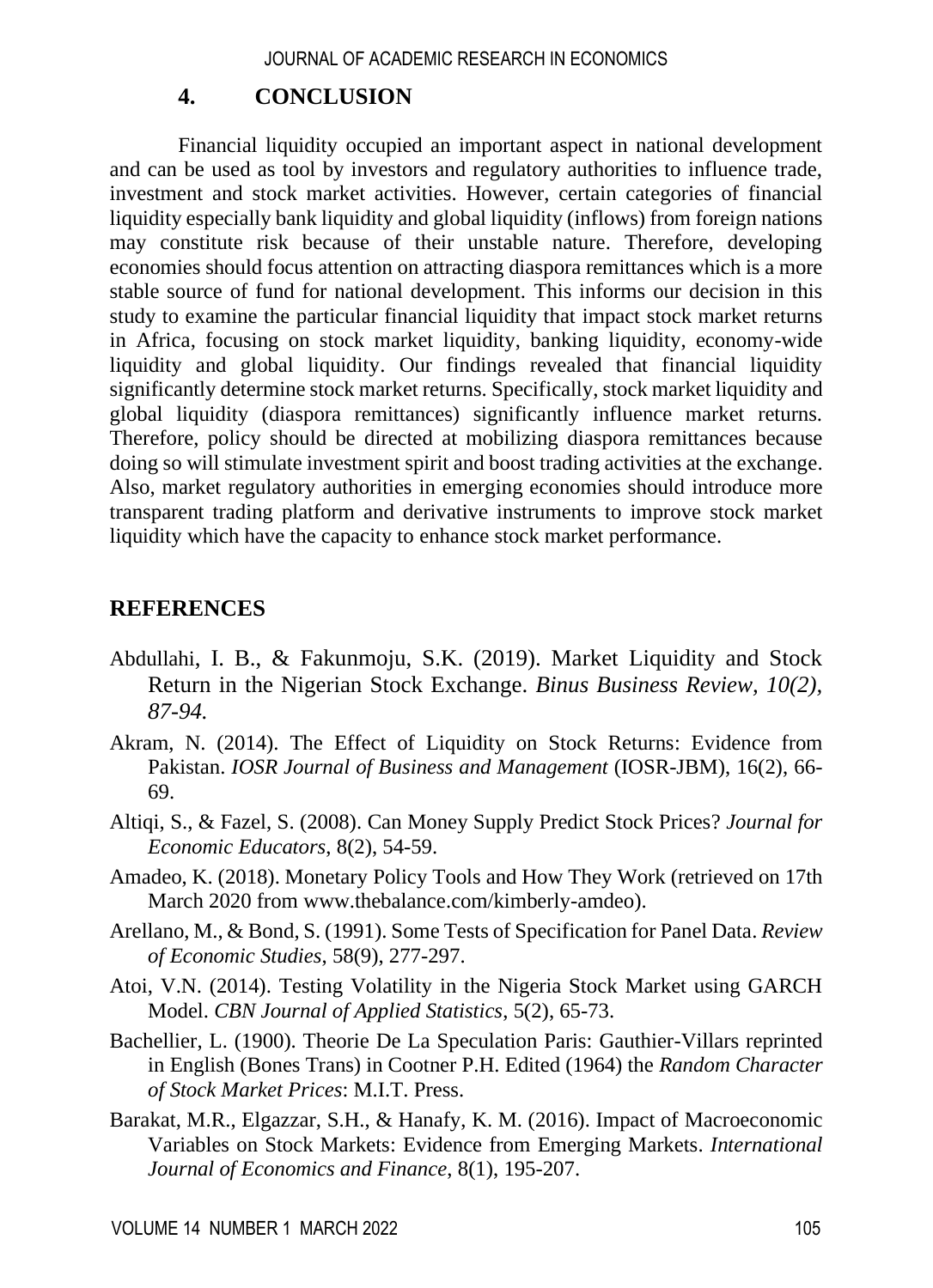- Bernstein, P.L. (1987). Liquidity, Stock Markets and Market Makers. *Financial Management*, 16(2), 54-62.
- Bekaert G., Harvey C.R., & Lundblad, C. (2007). Liquidity and Expected Returns. Lessons from Emerging Markets. *Review of Financial Studies*, 20(6), 1783- 1831.
- Butler, A., Grullon, G., & Weston, J.P. (2005). Stock Market Liquidity and the Cost of Issuing Equity. *Journal of Financial and Quantitative Analysis*, 40(2), 331- 48.
- Chung, T., & Ariff, M. (2016). Money Supply, Banking Liquidity and Stock Index Returns: Evidence from Four Major Capital Markets. *Business and Economics Journal*, 7(3), 1-9.
- Chung, T., Ariff, M., & Shamsher, M. (2017). Banking Liquidity and Stock Market Prices in Three Countries in Asian. Pertanika *Journal of Social Science and Humanities*, 25(1), 291-316.
- Dey, M. K. (2005). Turnover and Return in Global Stock Markets. *Emerging Markets Review*, 6, 45-67.
- Fama, E. F. (1970). Efficient Capital Markets: A Review Of Theory And Empirical Work. *Journal of Finance*, 25(2), 383-417.
- Haghighi, K. H., Sameti, M., & Isfahani, D.R. (2012). The Effect of Macroeconomic Instability on Economic Growth in Iran. *Research in Applied Economics*, 4(3), 39-61.
- Hellwig (1980). On the Aggregation of Information in Competitive Markets. *Journal of Economic Theory*, 22, 477-498.
- Heidapoor, F., Rouhi, A., & Mashael, K. F. (2012). Relationship between Stock Liquidity and Stock Price Changes Rate. *African Journal of Business Management*, 6 (37), 10178-10184
- Holbrook, W. (1934). A Random Difference Series for Use in the Analysis of Time Series. *Journal of American Statistical Association*, 29, 11-24.
- Huo, Z., & Rios-Rull, J. (2016). Financial Frictions, Asset Prices, and the Great Recession. *Federal Reserve Bank of Minneapolis staff report* No.526, February.
- Im, K.S., Pesaran, H.M., & Shin, Y. (2003). Testing for Unit Roots in Heterogeneous Panels. *Journal of Econometrics*, 115, 53-74.
- Jensen, M.C. (1978). Some Anomalous Evidence Regarding Market Efficiency. *Journal of Financial Economics*, 6(2-3), 95-101.
- John, E. I. (2018). Macroeconomic Determinants of Stock Market Performance in Nigeria: An Econometric Approach. *Indonesian Journal of Applied Business and Economic Research*, 1(1), 47–58.
- Jones, J.D., & Uri, N. (1987). Money supply growth, stock returns and the direction of causality. [Socio-Economic Planning Sciences,](https://www.sciencedirect.com/science/journal/00380121) 21(5), 321-325.
- Jun, S., Marathe, A., & Shawky, H. A. (2003). Liquidity and stock returns in emerging equity markets. Emerging Markets, 4(1), 1-24.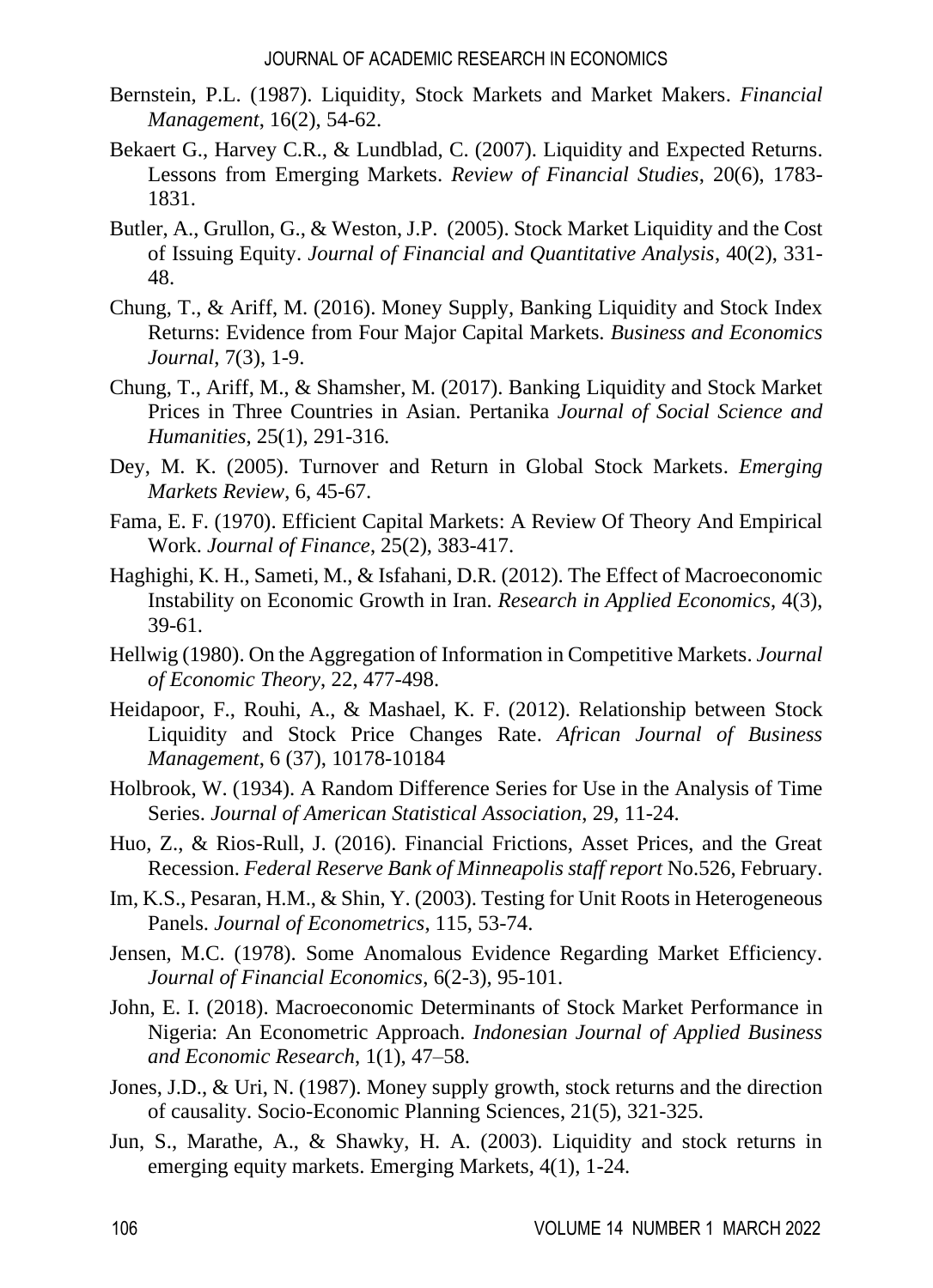- Kim, S., & Yang, D.Y. (2008). The Impact of Capital Inflows on Emerging East Asian Economies: Is too Much Money Chasing too Little Good? Asian Development Bank, *Regional Economic Integration Working Paper Series* No. 15, May.
- Kurihara, U. (2006). The Relationship between Exchange Rate and Stock Price during the Quantitative Easing Policy in Japan. *International Journal of Business*, 11(4), 375-386.
- Lagos, R., & Zhang, S. (2018). Turnover Liquidity and the Transmission of Monetary Policy. *Federal Reserve Bank of Minneapolis Working Paper*, No.734, September.
- Lam, K.S.K., Tam, L. H. K., & Dong, L. (2019). Liquidity and Stock Returns: Evidence from the Chinese Stock Market. *China Accounting and Finance Review*, 21(4), 1-42.
- Leivik, T., Fiskerstrand, S.R., &Fjellvikas, A.B. (2017). Market Liquidity and Stock Returns in the Norwegian Stock Market. *Finance Research Letters*, 21, 272- 276.
- Levin, A., Lin, C.F., & Chu, C. (2002). Unit Root in Panel Data. Asymptotic and finite sample properties. *Journal of Econometrics*, 108, 1-24.
- Loncan, R. T., & Caldeira, F.J. (2015). Foreign Portfolio Capital Flows and Stock Returns: A Study of Brazilian Listed Firms. *Estud. Econ*., São Paulo, 45(4), 859- 895.
- Marozva, G. (2015). Liquidity and Bank Performance. *International Business and Economics Research Journal*, 14(3), 453-462.
- Martin, S. (2013). The Impact of Money Supply on Stock Prices and Stock Bubbles. *Munich Personal RePEc Archive* (MPRA) Paper No. 40919, 1-16.
- Molefhi, K. (2019). The Impact of Macroeconomic Variables on Capital Market Development in Botswana's Economy. *Botswana Institute for Development Policy Analysis (BIDPA) Working Paper* No. 62. March.
- Miralles-Quiros, M.D., Miralles-Quiros, J.L., & Oliveira, C. (2017). The Role of Liquidity in Asset Pricing: The Special Case of the Portuguese Stock Market. *Journal of Economics, Finance and Administrative Science*, 22(43), 191-206.
- Njoroge, W. (2015). Effect of Diaspora Remittances on Stock Market Performance: Evidence from Nairobi Securities Exchange. *International Journal of Corrent Aspects in Finance*, 11(11), 1-11.
- Nwaogwugwu, C.I. (2018). The Effects of Monetary and Fiscal Policy on the Stock Market in Nigeria. *Journal of Economics and Development Studies*, 6(1), 79-85.
- Odhiamb, N. M. (2010). Are Banks and Stock Markets Positively Related? Empirical Evidence from South Africa. *The Journal of Applied Business Research*, 26(6), 17-26.
- Onoh, O.J. (2016). The Effect of Stock Market Liquidity on Daily Returns in the Nigerian Capital Market. *International Journal of Banking and Finance Research*, 2(1), 54-72.